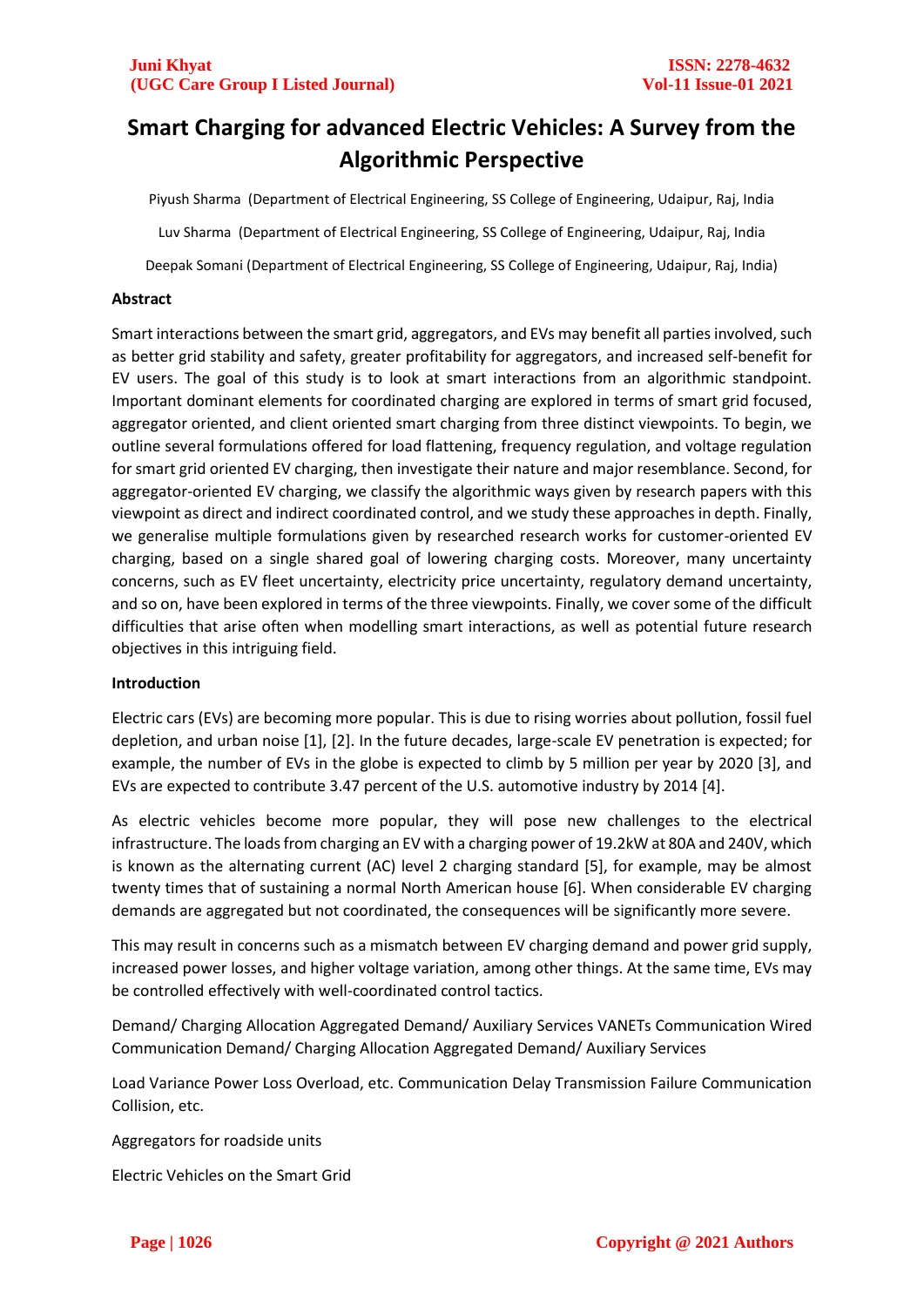Figure 1 Interaction between electric vehicles and smart grids. Aggregators, who represent EV consumers in negotiations with the smart grid concerning auxiliary services and power tariffs, and transmit charging control signals to EV customers, aggregate charging loads from current EVs. The creation of control methods for both the smart grid and aggregators necessitates the collection and transmission of real-time information from EVs to the smart grid and aggregators via road side units (RSUs) through vehicle-to-vehicle and vehicle-to-RSU (V2R) communication.

aid in the development of the smart grid, which is intended to integrate electric vehicles, renewable energy sources, and distributed generation into the traditional power grid, as well as use real-time communication to perform intelligent control strategies to coordinate bidirectional power flow [7].

Fundamental infrastructures must be upgraded in order to accomplish both the smart grid and the smart integration of EVs.

For example, present power grid infrastructures and electric vehicles (EVs) are not yet mature enough to manage bidirectional power flow, and communication infrastructures for vehicular dedicated communication are still being developed. Smart interactions may be implemented based on real-time communication between EVs and the smart grid, as well as coordinated smart grid flow management and intelligent EV charging control, with better developed essential infrastructures.

### Methodology

Several studies and evaluations have looked into the interplay between electric vehicles and smart grids. The effects of plug-in hybrid electric cars (PHEVs), which are a unique form of EV, on the grid have been studied in [8]. [9] provides an overview of electric vehicles and basic industrial informatics systems. Richardson et al. [10] and Mwasilu et al. [11] both looked at how EVs interact with the smart grid, focusing on the existence of integrated renewable energy. These current studies are mostly concerned with the effects of electric vehicles on future infrastructure and the integration of renewable energy.

Instead, we're focusing on aggregator-based interactions between the smart grid and EVs. Smart interaction between EVs and the smart grid is still in its early stages, and more study is required before the desired benefits, such as increased smart grid reliability and safety, revenues for aggregators, and self-benefit for EV consumers, can be demonstrated in broad industrial practise. This article will provide an outline of current developments in this field. We concentrate on analysing the smart interaction between EVs and the smart grid from an algorithmic viewpoint since many parts of this interaction have been addressed by previous research works, which mostly apply mathematical formulations to represent this interaction. Important dominant elements for coordinated charging are explored in terms of smart grid focused, aggregator oriented, and client oriented smart charging from three distinct viewpoints. We outline their arguments and examine the nature and degree of resemblance between them. Furthermore, we cover some of the difficult difficulties that arise often when modelling smart interactions, as well as potential future research objectives in this intriguing field.

The remainder of this survey is laid out as follows. The backdrop for electric vehicles, rechargeable batteries, the smart grid, and communication networks is covered in Section II. Sections III through V look at smart grid focused, aggregator oriented, and consumer oriented EV smart charging research, respectively. Section VI highlights a number of important outstanding questions as well as possible future research options.

The survey comes to a close with Section VII.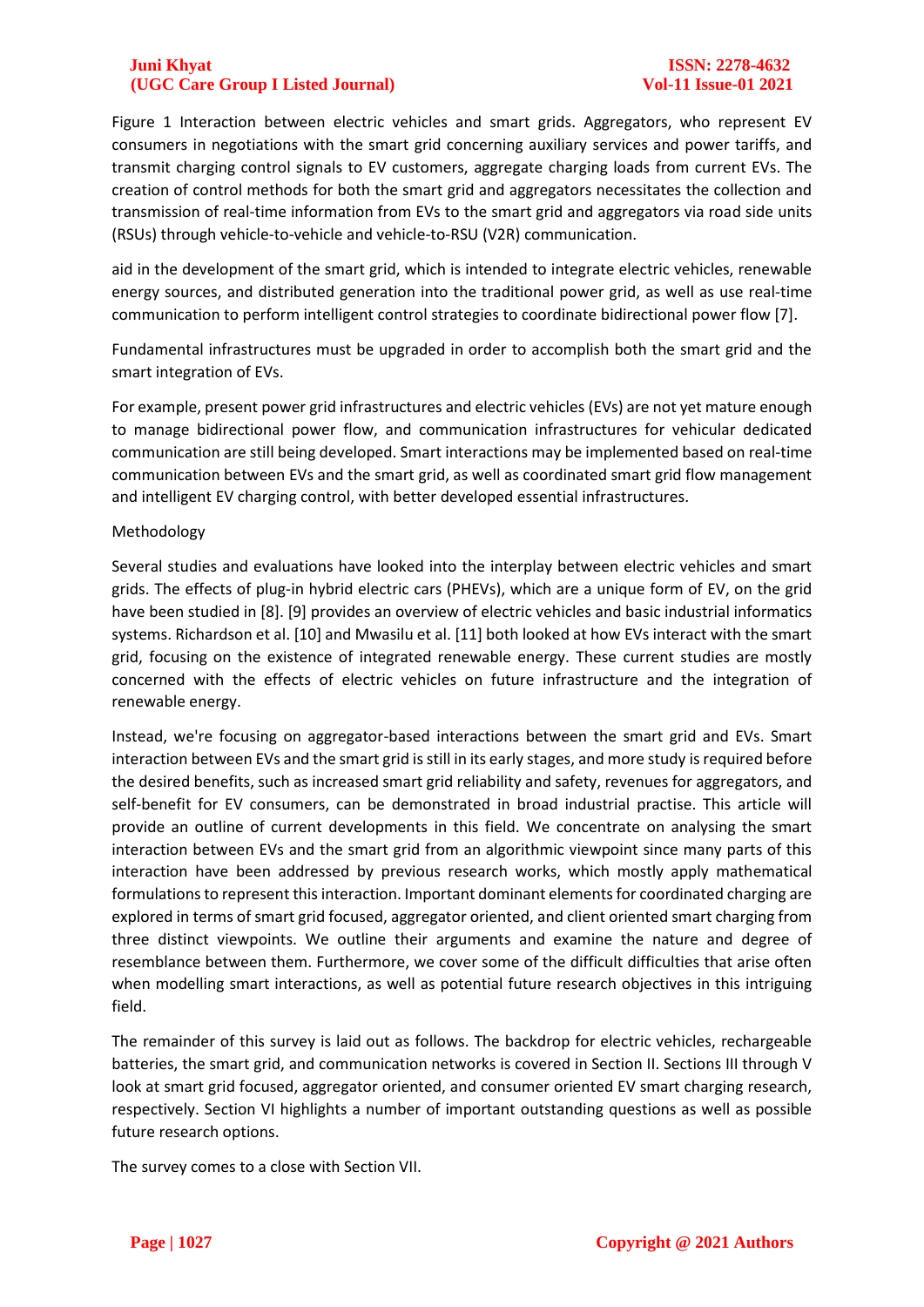#### II. INTRODUCTION

In this part, we not only offer background information on the main components of the architecture displayed in Fig. 1 (i.e., EVs, the smart grid, aggregators, and RSUs), but also highlight their distinctive qualities in the power and communication networks. These characteristics are critical for future prospective study into more practical difficulties involving the interplay of electric vehicles and smart grids.

#### Electric Vehicles (A)

Because the goal of this survey is to learn more about how EVs and the smart grid interact, this part focuses on plug-in EVs (PEVs that can be charged using grid power). PEVs are a subset of many kinds of EVs with a plug-in function, such as battery electric vehicles (BEVs) and plug-in hybrid electric cars (PHEVs).



1) Electric Vehicles with Plug-in Charging Stations: BEVs and PHEVs both utilise electricity to power electric motors, which provide propulsion for EVs. On-board batteries provide the energy, which are charged either by the power grid when plugged in or by on-board generators when regenerative braking is activated [12These hybrid energy resources may be used in either charge-sustaining (CS) or charge-depleting (CD) modes [12]. In CS mode, fossil fuel is the primary source of energy.

The activities of a PHEV in CD mode are reliant on power supplied by batteries. A PHEV may significantly decrease fuel usage when used in CD mode [13].

Results

]. The primary distinction between a BEV and a PHEV is that a PHEV additionally utilises fossil fuel and an internal combustion engine (ICE) to expand its range.

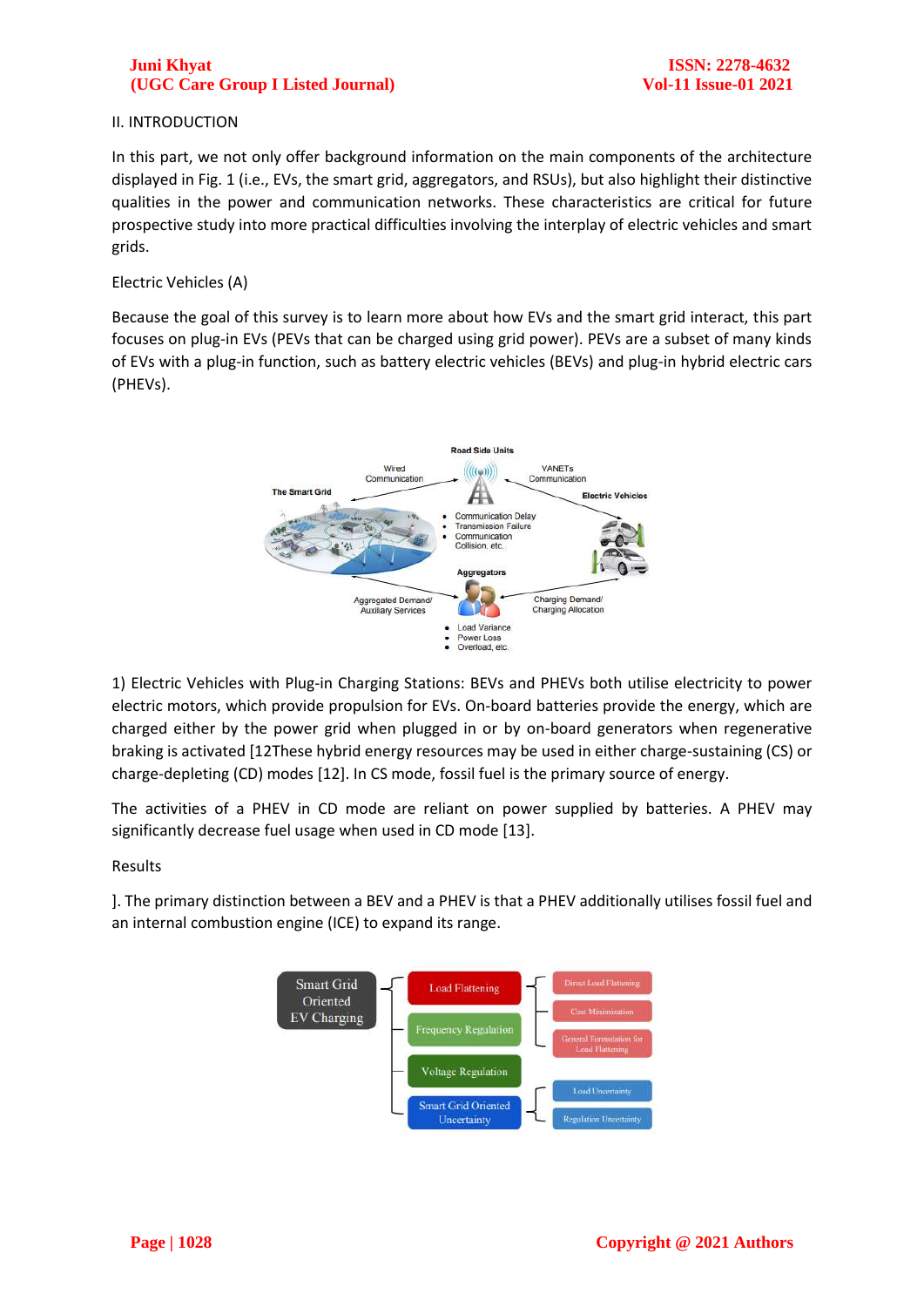We divide coordinated control solutions for achieving EV charging load flattening into (1) direct load flattening and (2) indirect load flattening in the following sections. In the first scenario, the smart grid operator handles EV charging loads directly in order to address the imbalance between EV charging demand and power network supply. In the second scenario, the smart grid operator is primarily concerned with lowering the costs (energy production and consumption costs) associated with EV charging. These concerns are also proven to be analogous to issues such as enhancing load factor and lowering power losses. Then, for load flattening issues, we provide and analyse a generic formulation. Finally, with a little adjustment to the overall concept, we briefly examine V2G issues.

# **Conclusion**

Integration of EVs will have an influence on more than just load variation in the smart grid. If uncoordinated EV charging is common, other aspects such as load factor and power losses would be altered. The challenges of reducing load variation, decreasing power losses, and optimising load factor create a 'triangle equivalency' when all loads are coupled to a single bus, as shown in [90].

Despite the fact that the assumption is unworkable, simulations in [90] show a near approximation between these difficulties.

Furthermore, the authors demonstrated that the topology-independent equivalence between decreasing load variance and maximising load factor. Furthermore, since all of these issues are often modelled as convex optimization problems, their related techniques may be far less computationally intensive (compared with the algorithm for minimising power losses). As a result, an effective load flattening method may not only approximate address the other two issues, but also be more efficient in avoiding power losses, which is very important.

### **References**

[1] C. Chan, "The state of the art of electric, hybrid, and fuel cell vehicles," Proc. IEEE, vol. 95, no. 4, pp. 704–718, Apr. 2007.

[2] A. Emadi, Y. J. Lee, and K. Rajashekara, "Power electronics and motor drives in electric, hybrid electric, and plug-in hybrid electric vehicles," IEEE Trans. Ind. Electron, vol. 55, no. 6, pp. 2237–2245, June 2008.

[3] N. Tanaka et al., "Technology roadmap: Electric and plug-in hybrid electric vehicles," International Energy Agency, Tech. Rep, 2011.

[4] Electric Drive Transportation Association, "Electric Drive Sales Dashboard," http://electricdrive.org/index.php?ht=d/sp/i/20952/pid/20952, 2015, [Online; accessed 11-Aug-2015].

[5] M. Yilmaz and P. Krein, "Review of battery charger topologies, charging power levels, and infrastructure for plug-in electric and hybrid vehicles," IEEE Trans. Power Electron, vol. 28, no. 5, pp. 2151–2169, May. 2013.

[6] O. Ardakanian, C. Rosenberg, and S. Keshav, "Distributed control of electric vehicle charging," in Proceedings of the Fourth International Conference on Future Energy Systems, New York, USA, 2013, pp. 101–112.

[7] X. Fang, S. Misra, G. Xue, and D. Yang, "Smart grid-the new and improved power grid: A survey," IEEE Commun. Surveys & Tutorials, vol. 14, no. 4, pp. 944–980, 2012.